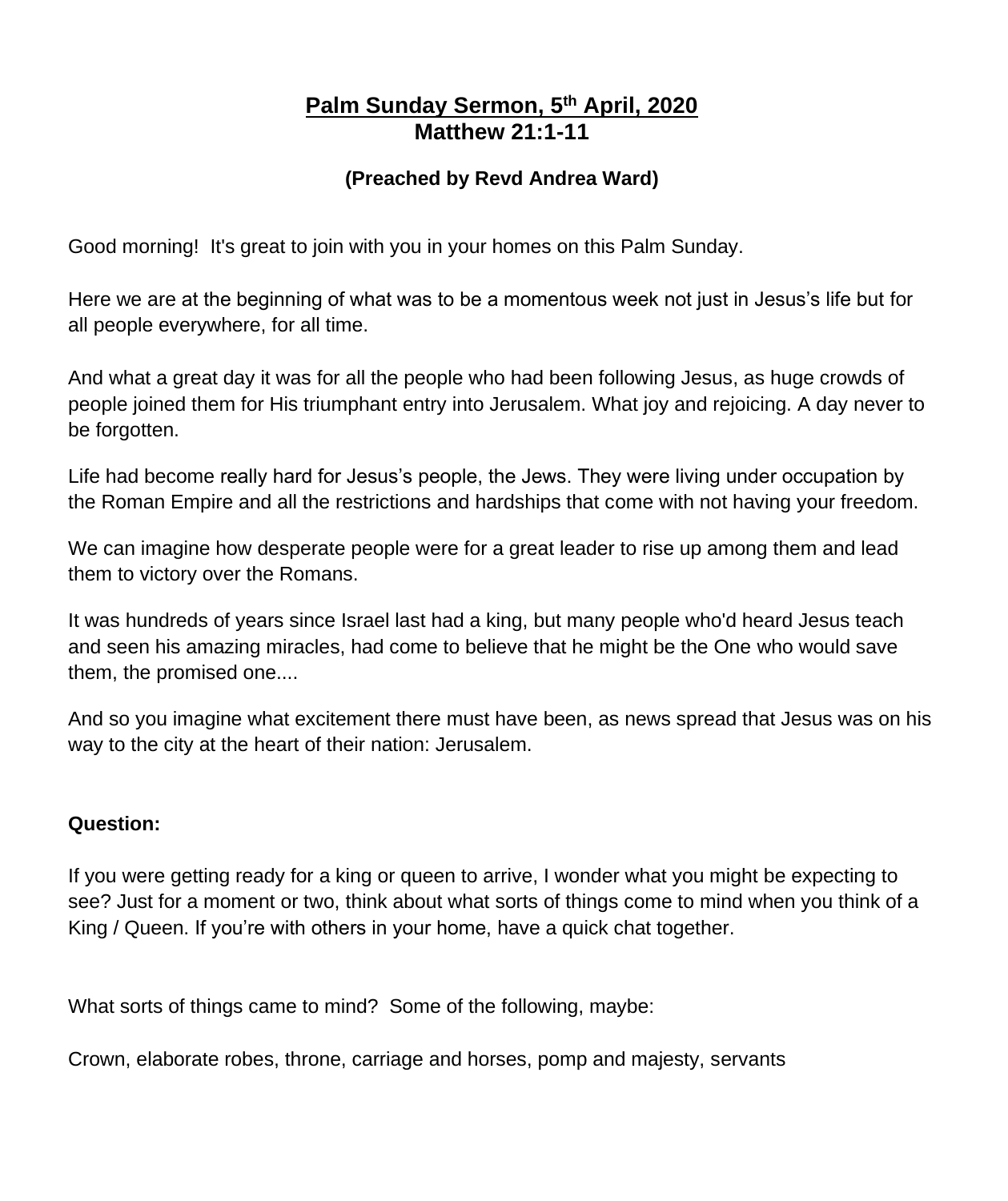e.g our Queen arriving in the State Carriage, with crown and robes for the State Opening of Parliament each year.

#### **But what does Matthew tell us about how Jesus arrived in Jerusalem?**

There was no crown, no fine robes, no horse and carriage

No, Jesus chose to ride into Jerusalem on a humble donkey!

Jesus was saying something important about himself - coming on a donkey was a symbol of coming in peace, bringing peace. And for any fellow Jew who knew their scriptures, they'd have been familiar with the words of the prophet, Zechariah, who Matthew quotes:

"Say to Daughter Zion, 'See, your **king** comes to you, gentle and riding on a donkey, and on a colt, the foal of a donkey.'

This would have been even more evidence for some people that yes, this was the king they'd been promised, the One who was going to save them from all their troubles.

We're told that large crowds gathered to welcome the procession into Jerusalem. For us, at the moment, at this time of social distancing, we're not able to join together in big crowds, but perhaps you can think of a time when you've been part of a large crowd of people, at an exciting event, shouting and cheering for a team, for example?

The crowds loved their new king. And to show it they lay their cloaks / coats on the ground before him, a bit like we would lay a red carpet for our Queen, and also branches from the trees.

In John's gospel, we're told specifically that people took palm branches and greeted Jesus with them.

I imagine the crowds greeting their king and rejoicing with their palm branches.....a bit like when crowds gather with their Union Jack flags to celebrate a great Royal event in our country today.

This was a day of great celebration.

"Hosanna to the Son of David!" the crowd shouted as they welcomed Jesus. Hosanna! means "Save!"

And John, in his gospel, recalls how the people also shouted, "Blessed be the king of Israel!"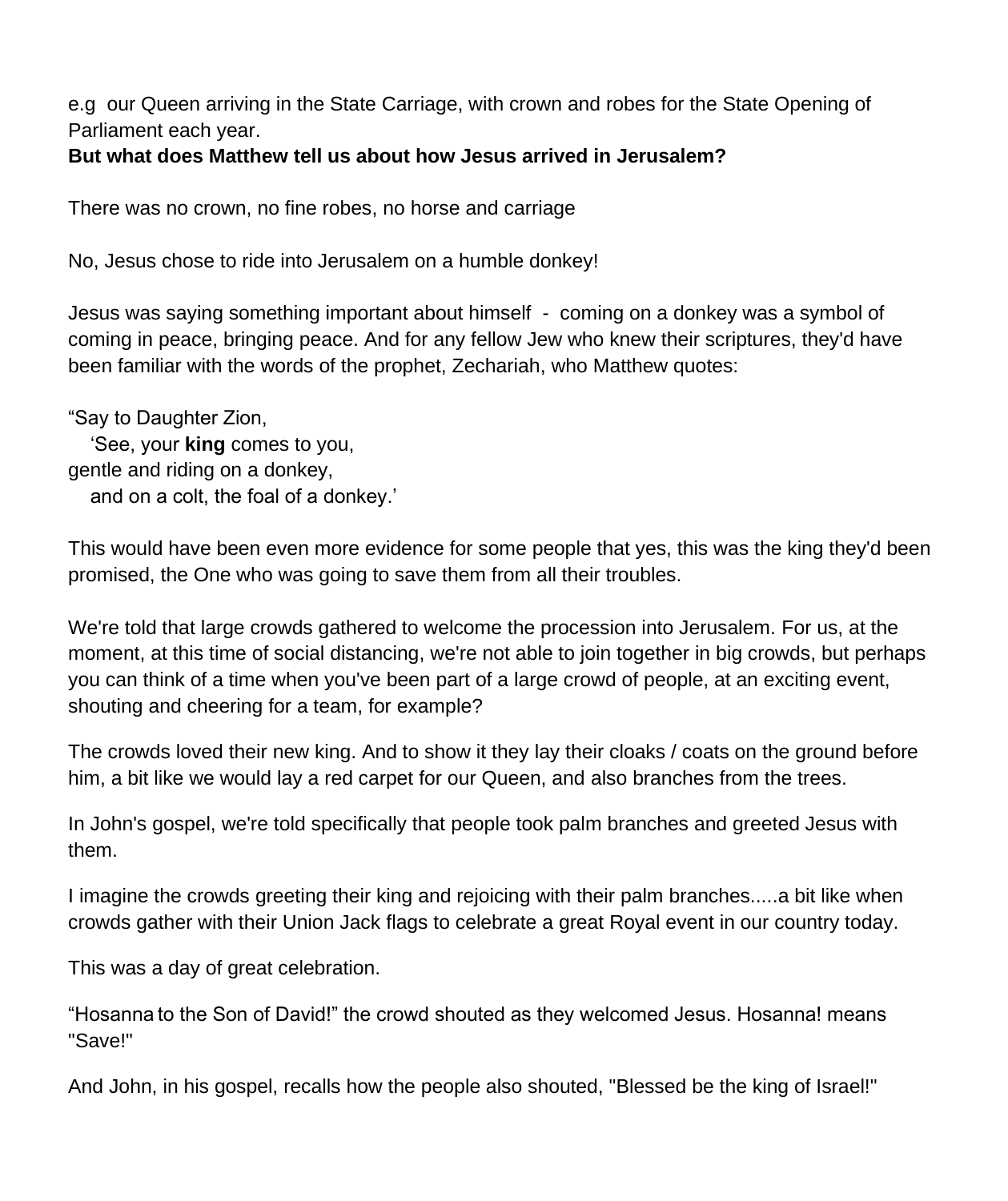The crowds believed Jesus was their Saviour and their King.

So, there was tremendous joy, excitement on that first Palm Sunday.

Jesus *had* come to save the people, but not in the way they expected; by the end of that week, Jesus would be crowned, but as we know, it was with a very different kind of crown to the one that anyone expected.

Jesus had come to save, but in an infinitely greater way than just for that crowd, large as it was. Jesus had come to save people of every nation and of every time in the earth's history.....to save us from our sins and bring us back into the loving relationship with God that we were all made for.

And on that day of celebration, Jesus knew that being our Saviour would mean dying on the Cross.

Jesus knew that the shouts of *"Hosanna! Save!*" would in a few days time be replaced with shouts of *"Crucify him!".* 

Jesus knew that by the end of the week many of the crowd who hailed him as their king would deny they knew him and abandon him to the cross.

## **Today, on Palm Sunday, we'd normally all be given a Palm Cross at church.**

The palm cross reminds us of both the celebrations of that wonderful day when Jesus entered Jerusalem as king, but also of the suffering that Jesus knew lay ahead of him on the Cross, in order to be our Saviour.

We may not be able to give out Palm crosses this morning, but instead, for those who'd like to, we're going to make ourselves a **Paper cross.**

All you need for this is a sheet of A4 or A5 paper.

For demonstration of making the cross see:

## [https://www.youtube.com/watch?time\\_continue=7&v=df5fJuRSsTM&feature=emb\\_logo](https://www.youtube.com/watch?time_continue=7&v=df5fJuRSsTM&feature=emb_logo)

As you hold your cross, think about the shouts of praise as Jesus entered Jerusalem. Perhaps you feel drawn to pray some words of praise to Him. As you think about the crowds letting Jesus down later in that week, you may want to pray and ask Jesus to help you to stick by him especially when following him gets tough.